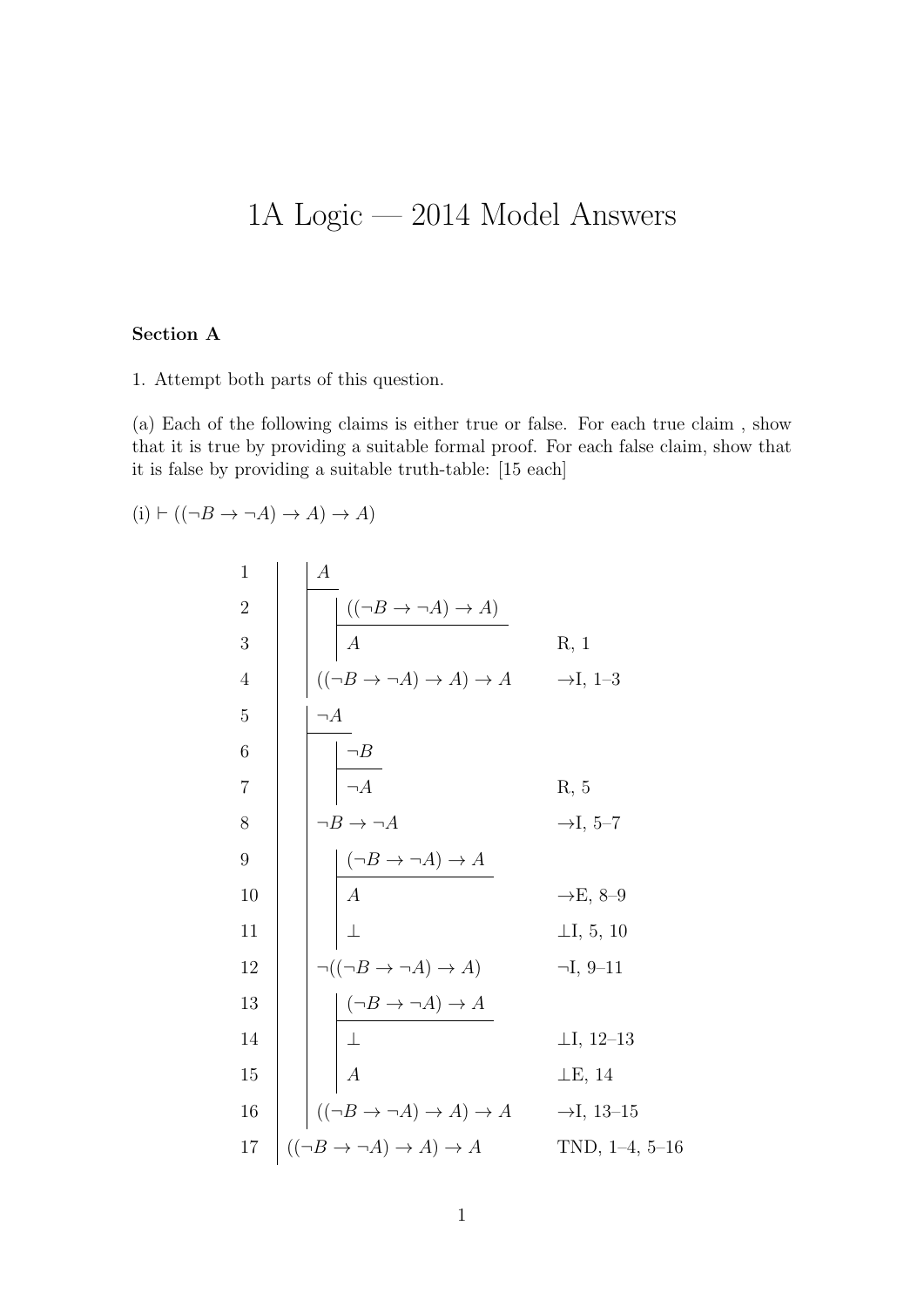(ii) 
$$
\neg E \rightarrow \neg \neg F, \neg G \rightarrow \neg E \vdash G \rightarrow \neg F
$$

The following valuation will produce the required line of the truth table. Let  $v(G) = v(F) = v(E) = T$ . Since the antecedents of both sentences to the left of the turnstile are false, both sentences to the left of the turnstile are true. However the antecedent of the sentence to the right of the turnstile is true, and the consequent false, hence the sentence to the right of the turnstile is false.

(iii) 
$$
(C \lor \neg A) \rightarrow (B \land D), C \rightarrow \neg B, \neg A \rightarrow \neg D \vdash A \land \neg C
$$

1  
\n1  
\n2  
\n
$$
C \rightarrow B
$$
  
\n3  
\n $\rightarrow A \rightarrow D$   
\n4  
\n6  
\n7  
\n8  
\n9  
\n11  
\n12  
\n13  
\n14  
\n15  
\n16  
\n17  
\n18  
\n19  
\n10  
\n11  
\n12  
\n13  
\n14  
\n15  
\n16  
\n17  
\n18  
\n19  
\n10  
\n11  
\n12  
\n13  
\n14  
\n15  
\n16  
\n17  
\n18  
\n19  
\n10  
\n10  
\n11  
\n12  
\n13  
\n14  
\n15  
\n16  
\n17  
\n18  
\n19  
\n10  
\n10  
\n11  
\n12  
\n13  
\n14  
\n15  
\n16  
\n17  
\n18  
\n19  
\n10  
\n10  
\n11  
\n12  
\n13  
\n14  
\n15  
\n16  
\n17  
\n18  
\n19  
\n10  
\n10  
\n11  
\n12  
\n13  
\n14  
\n15  
\n16  
\n17  
\n18  
\n19  
\n10  
\n10  
\n11  
\n12  
\n13  
\n14  
\n15  
\n16  
\n17  
\n18  
\n19  
\n10  
\n10  
\n11  
\n12  
\n13  
\n14  
\n15  
\n16  
\n17  
\n18  
\n19  
\n10  
\n10  
\n11  
\n12  
\n13  
\n14  
\n15  
\n16  
\n17  
\n18  
\n19  
\n10  
\n10  
\n11  
\n17  
\n18  
\n19  
\n10  
\n10  
\n11  
\n17  
\n18  
\n19  
\n10  
\n10  
\n11  
\n12  
\n13  
\n14  
\n15  
\n16  
\n17  
\n18  
\n19  
\n10  
\n10  
\n11  
\n12  
\n13  
\n14  
\n15  
\n16  
\n17  
\n18  
\n19  
\n10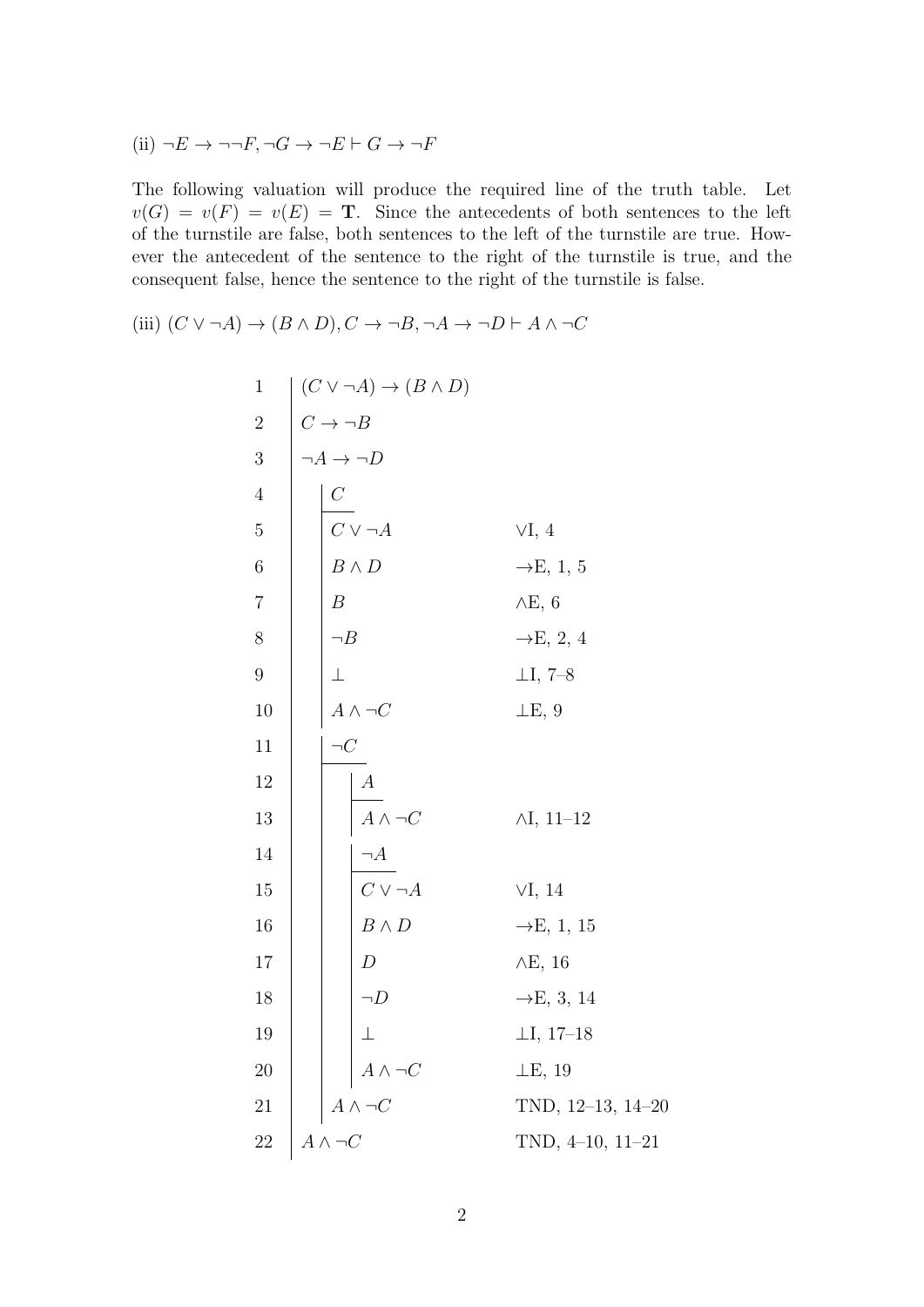(iv) 
$$
\neg (T \rightarrow S), (S \leftrightarrow (T \leftrightarrow U)) \vdash S \land \neg (T \leftrightarrow U)
$$

The following valuation function will give us the required line of the truth table:  $v(T) = \mathbf{T}, v(S) = v(U) = \mathbf{F}$ . Our first sentence to the left of the turnstile is true, since the conditional  $(T \to S)$  is false. Our second premise to the left of the turnstile is also true;  $T \leftrightarrow U$  is false, as is S, making their biconditional true. However, since  $S$  is false, so is the sentence to the right of the turnstile.

(v)  $C \leftrightarrow B, B \lor D, (C \lor D) \to A \vdash A$ 

 C ↔ B B ∨ D (C ∨ D) → A) B C ↔E, 1, 4 C ∨ D ∨I, 5 A →E, 3, 6 ¬B D DS, 2, 8 C ∨ D ∨I, 9 A →E, 3, 10 A TND, 4–7, 8–11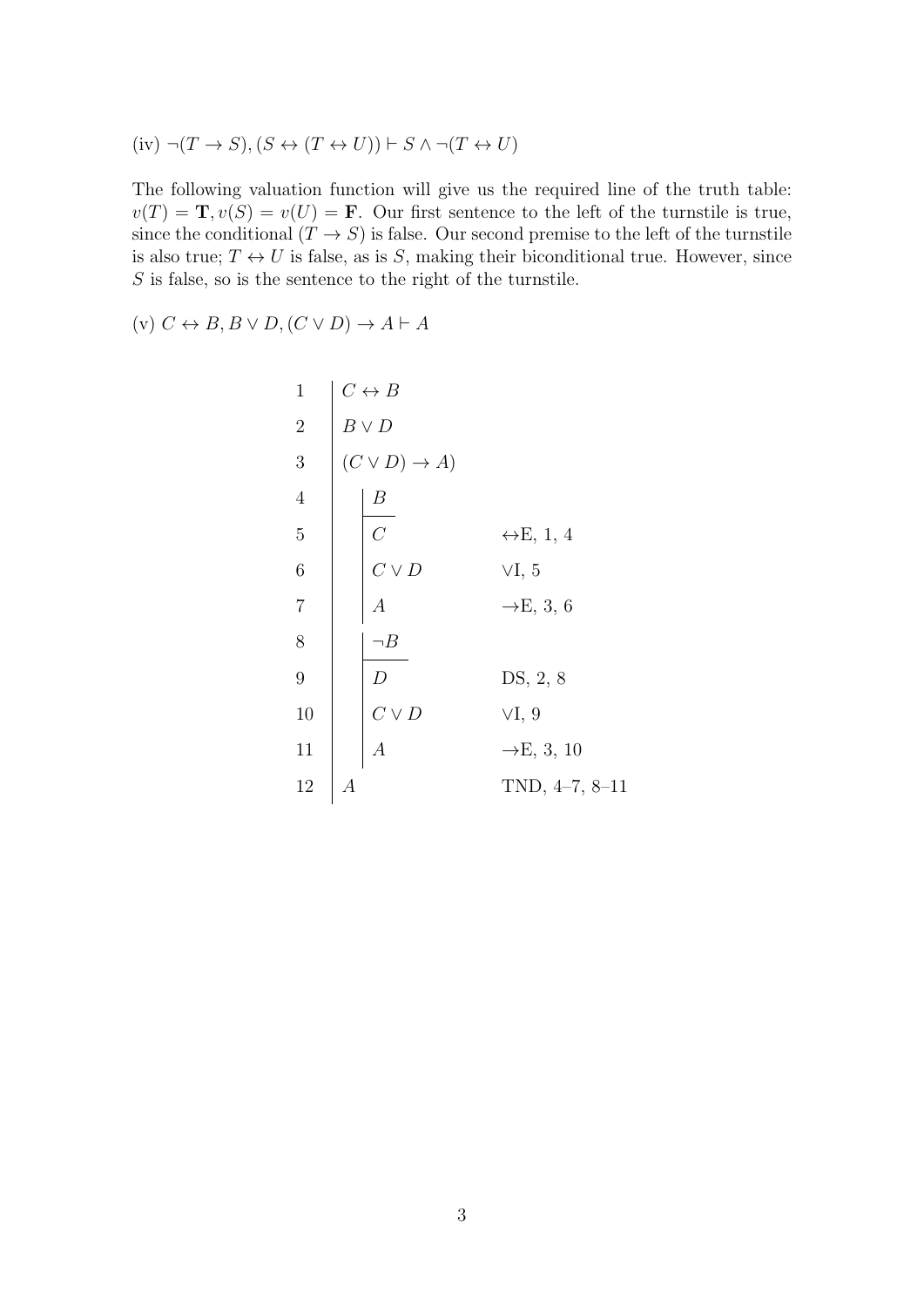(vi)  $P \leftrightarrow \neg Q, Q \leftrightarrow \neg R \vdash P \leftrightarrow R$ 

1  
\n2  
\n2  
\n4  
\n5  
\n6  
\n7  
\n9  
\n10  
\n
$$
R
$$
  
\n11  
\n12  
\n13  
\n14  
\n15  
\n16  
\n $P$   
\n- $R$   
\n- $R$   
\n- $R$   
\n- $R$   
\n- $R$   
\n- $R$   
\n- $R$   
\n- $R$   
\n- $R$   
\n- $R$   
\n- $I, 5-7$   
\n- $I, 5-7$   
\n10  
\nQ  
\n- $R$   
\n- $I, 5-7$   
\nDNE, 8  
\n10  
\nQ  
\n- $R$   
\n- $I, 10, 12$   
\n11  
\n12  
\nQ  
\n- $I, 10, 12$   
\nQ  
\n- $I, 11-13$   
\n15  
\n $P \leftrightarrow R$   
\n+ $I, 2-9, 10-15$ 

(b) Explain the difference between the meanings of  $\vdash$  and  $\vdash$ . Explain, with reference to one of the false claims in part (a), why we are licensed in inferring it's falsity from the truth table that you provided. [10]

The central distinction is the  $\ddot{\vdash}$  is a proof-theoretic symbol, and  $\ddot{\vdash}$  is model– theoretic, or semantic. More specifically, if  $\Gamma \vdash \phi$ , that means that there is a proof of  $\phi$  using our natural deduction system the premises of which are all among Γ. By contrast,  $\Gamma \models \phi$  means that any valuation function that assigns truth values to the atomic sentences appearing in  $\Gamma$  such that the truth-table for each  $\gamma$  amongst  $\Gamma$ reads 'T' is also such that the truth table for  $\phi$  reads 'T'. However, TFL's deductive system is sound with respect to its semantics, i.e. if  $\Gamma \vdash \phi$ , then  $\Gamma \models \phi$ . Contraposing, we have that if  $\Gamma \not\models \phi$  then  $\Gamma \not\models \phi$ . Hence, if we can construct a valuation giving us a truth-table under which all the  $\gamma$ 's amongst  $\Gamma$  are true and  $\phi$  is false, we know that there is no natural deduction from  $\Gamma$  to  $\phi$ , justifying our conclusions in part (a) numbers (ii) and (iv).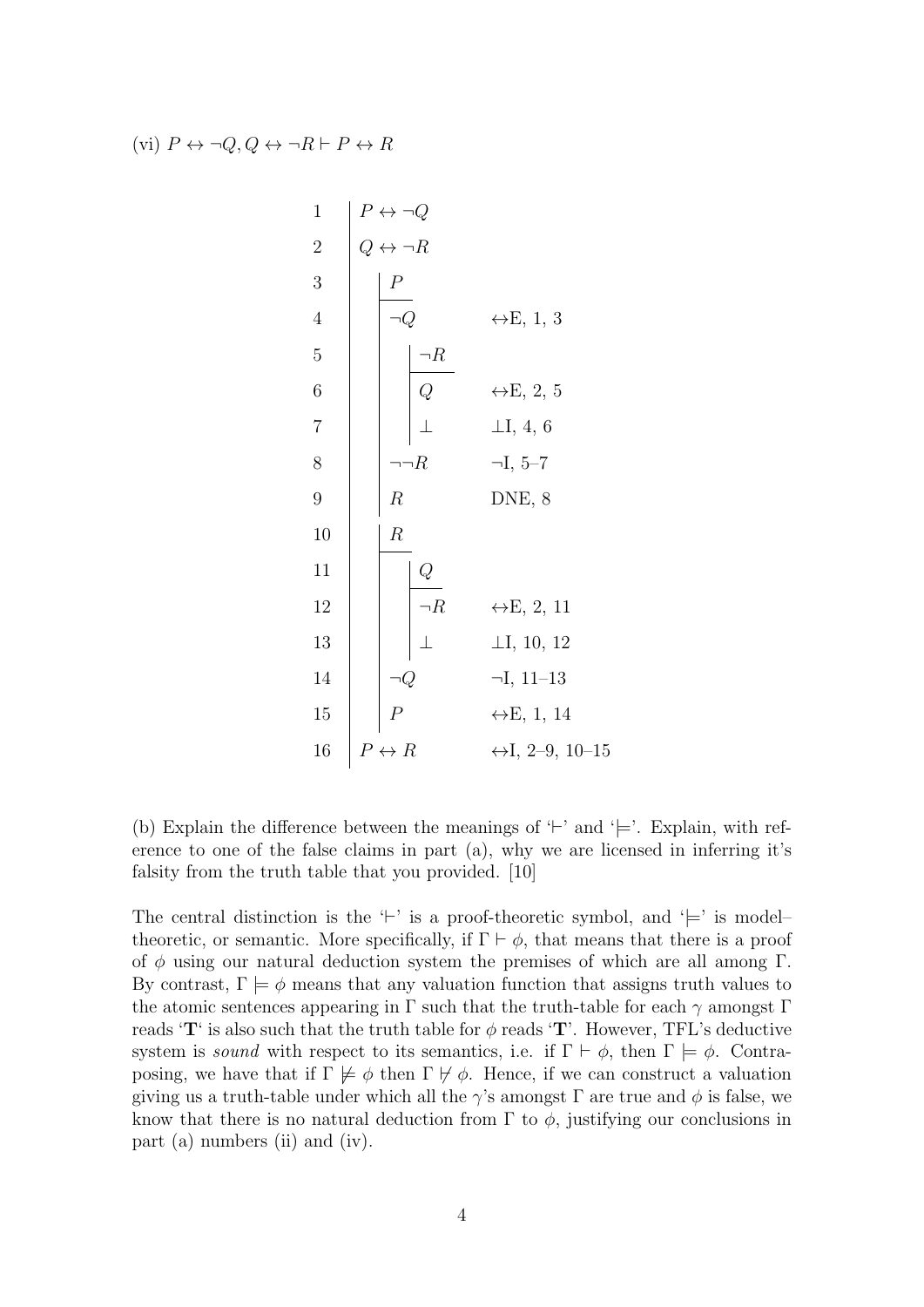- 2. Attempt all parts of this question.
- (a) Using the following symbolisation key:

Domain: all people  $Nx: x$  is a ninja Bxy: x is behind  $y$  $Sxy: x$  can see y a: Akira

symbolise each of the following sentences as best you can in FOL. Comment on your translations where appropriate, in particular highlighting any difficulties in symbolisation. [60]

(i) Everybody behind Akira is a ninja.

$$
\forall x (Bxa \to Nx)
$$

(ii) If Akira cannot see someone, that person doesn't exist.

 $\neg \exists x \neg S a x$ 

Comment: This is slightly awkward because we do not have a predicate expressing existence. Rather, existence is represented in FOL by the existential quantifier. So we cannot formulate an FOL sentence that says of something that Akira cannot see that it is non-existent. Rather we must content ourself with saying that there is no one Akira cannot see.

(iii) Only a ninja standing behind Akira is invisible to him.

$$
\forall x (\neg Sax \rightarrow (Nx \land Bxa))
$$

(iv) Akira is invisible to everyone except ninjas.

 $\forall x(\neg Nx \rightarrow \neg Sxa)$ 

(v) If one ninja stands behind another, the latter can see the former.

$$
\forall x \forall y ((Nx \land Ny) \to Bxy \to Syx)
$$

Comment: This is slightly ambiguous between at 'at least one' and 'exactly one'. It seems, however, that the English is more naturally read as meaning that ninjas can see other ninjas that are behind them, rather than as meaning that if exactly one ninja stands behind another, the latter can see the former.

(vi) The ninja that Akira cannot see is behind him.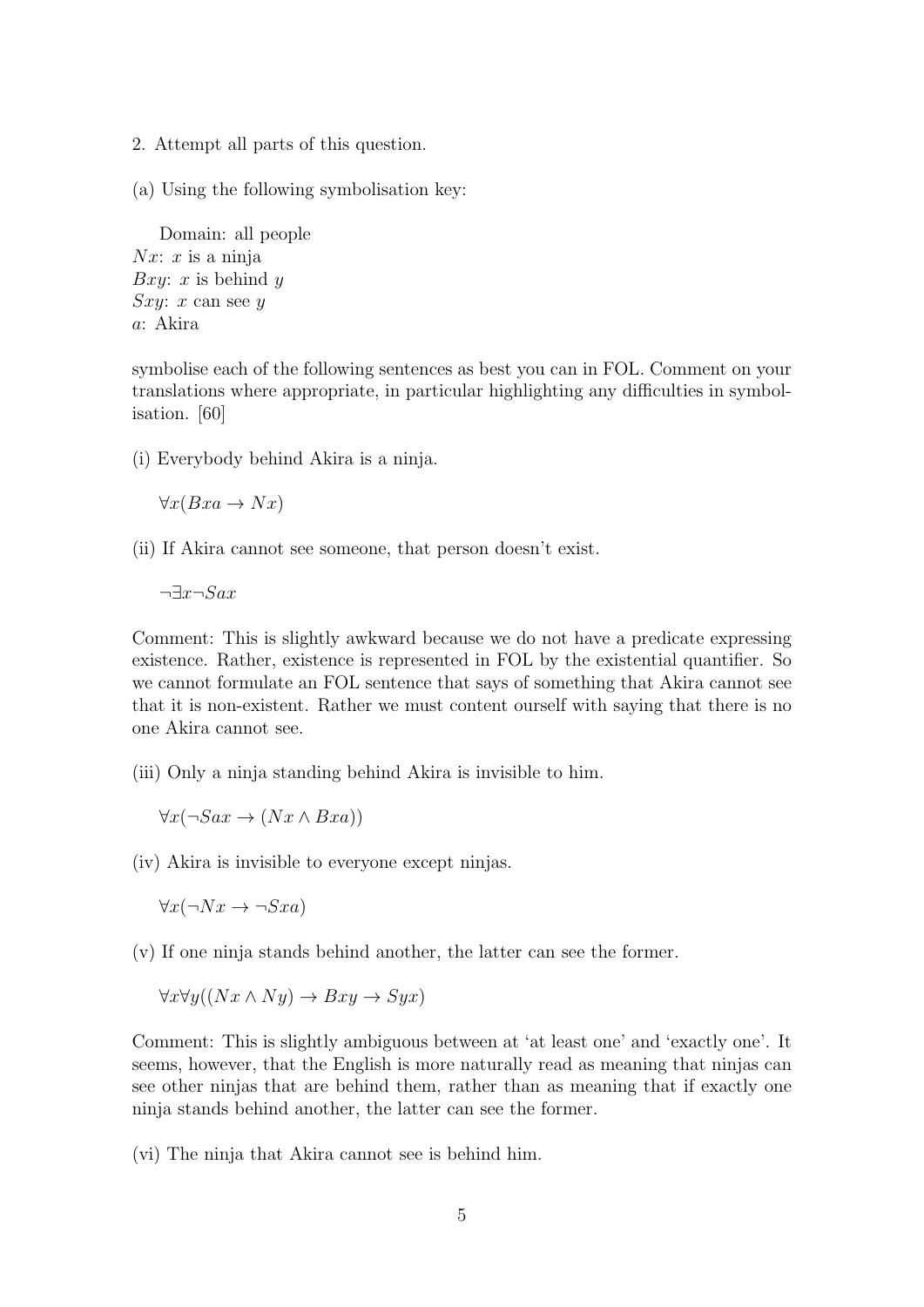$\exists x \forall y ((Ny \land \neg Say) \leftrightarrow x = y) \land Bxa)$ 

(vii) No one can see the ninja behind Akira, not even that ninja herself.

$$
\exists x \forall y ((Ny \land Bya) \leftrightarrow x = y) \land \neg \exists z Szx)
$$

Comment: There is no way to emphasise the presumably surprising fact that the ninja behind Akira is so well–concealed that she cannot see herself. Once we have said that no one can see her, that is all to be said on the matter as far as FOL is concerned. We could add a clause such as  $\land \neg Sxx$ , but from a logical point of view, this would be superfluous.

(viii) Behind every ninja Akira cannot see, there is another ninja that Akira cannot see.

$$
\forall x((Nx \land \neg Sax) \to \exists y((Ny \land Byx) \land \neg Say))
$$

Comment: There is some temptation here to add a clause to the effect that the second ninja is distinct from the first. However, we needn't do this if we assume (quite reasonably) that nothing is behind itself.

(ix) For every ninja that Akira cannot see, there are two more ninjas that Akira cannot see.

$$
\forall x((Nx \land \neg Sax) \to \exists y \exists z (((\neg x = y \land \neg x = z) \land \neg y = z) \land (Ny \land Nz)) \land (\neg Say \land \neg Say \land \neg Say))
$$

(x) Akira can see each of the three ninjas.

 $\exists x \exists y \exists z \forall v (((Nv \leftrightarrow ((v = x \vee v = y) \vee v = z)) \wedge ((\neg x = y \wedge \neg x = z) \wedge \neg y = z))$  $(z)$ )  $\wedge ((Sax \wedge Say) \wedge Sax)$ )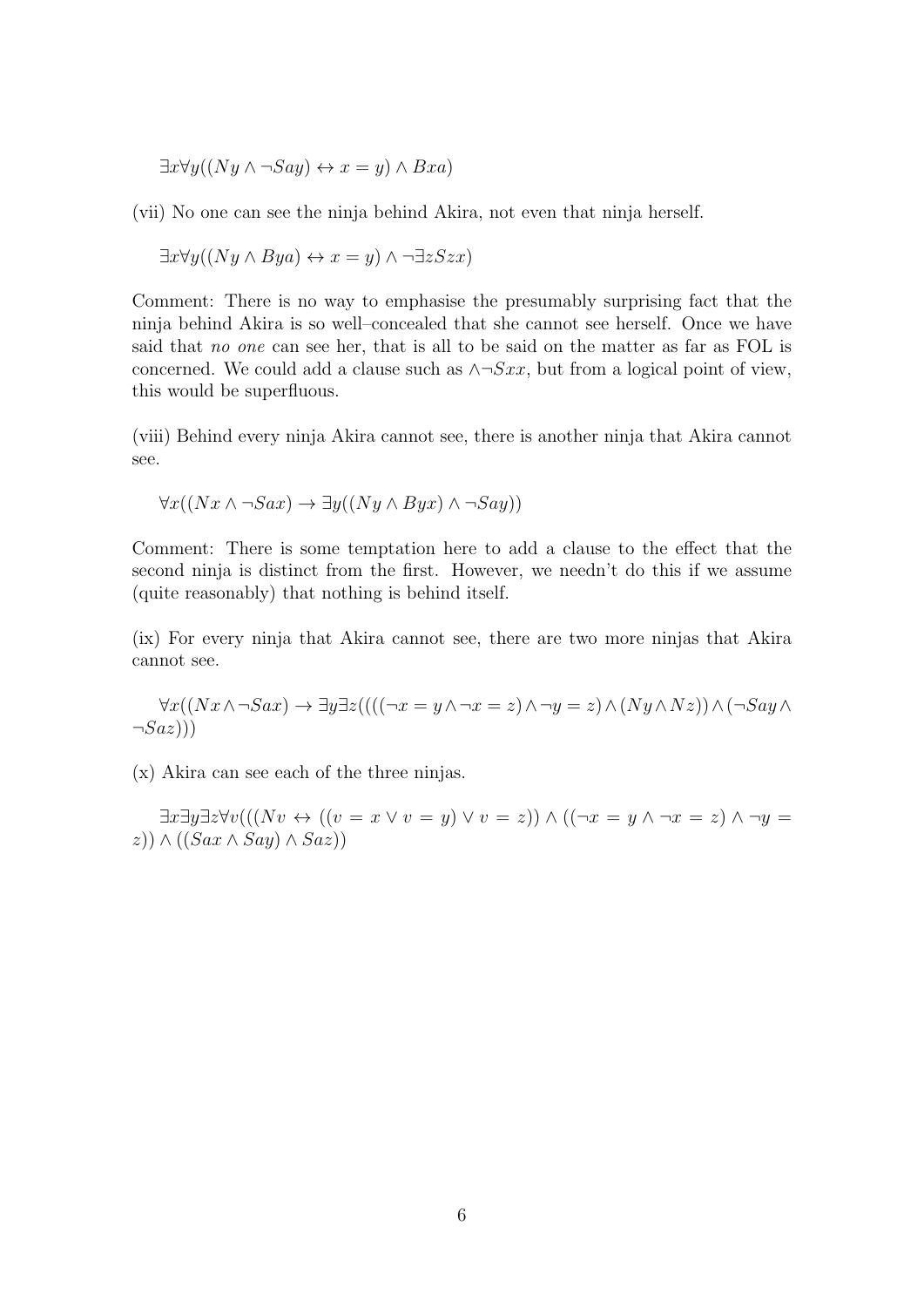(b) Formalise these arguments, and then use natural deduction to show that they are valid: [40]

(i) If Akira cannot see someone, that person doesn't exist. The ninja is behind Akira. So Akira can see the ninja.

$$
\exists x \neg Sax, \exists x \forall y ((Ny \leftrightarrow x = y) \land Bax) : \exists x \forall y ((Ny \leftrightarrow x = y) \land Sax)
$$
\n
$$
\begin{array}{c}\n1 \\
2 \\
\exists x \forall y ((Ny \leftrightarrow x = y) \land Bax) \\
4 \\
\hline\n\left(\begin{array}{c}\n\sqrt{y} \lor \sqrt{y} \lor \sqrt{y} \lor \sqrt{y} \lor \sqrt{y} \lor \sqrt{y} \lor \sqrt{y} \lor \sqrt{y} \lor \sqrt{y} \lor \sqrt{y} \lor \sqrt{y} \lor \sqrt{y} \lor \sqrt{y} \lor \sqrt{y} \lor \sqrt{y} \lor \sqrt{y} \lor \sqrt{y} \lor \sqrt{y} \lor \sqrt{y} \lor \sqrt{y} \lor \sqrt{y} \lor \sqrt{y} \lor \sqrt{y} \lor \sqrt{y} \lor \sqrt{y} \lor \sqrt{y} \lor \sqrt{y} \lor \sqrt{y} \lor \sqrt{y} \lor \sqrt{y} \lor \sqrt{y} \lor \sqrt{y} \lor \sqrt{y} \lor \sqrt{y} \lor \sqrt{y} \lor \sqrt{y} \lor \sqrt{y} \lor \sqrt{y} \lor \sqrt{y} \lor \sqrt{y} \lor \sqrt{y} \lor \sqrt{y} \lor \sqrt{y} \lor \sqrt{y} \lor \sqrt{y} \lor \sqrt{y} \lor \sqrt{y} \lor \sqrt{y} \lor \sqrt{y} \lor \sqrt{y} \lor \sqrt{y} \lor \sqrt{y} \lor \sqrt{y} \lor \sqrt{y} \lor \sqrt{y} \lor \sqrt{y} \lor \sqrt{y} \lor \sqrt{y} \lor \sqrt{y} \lor \sqrt{y} \lor \sqrt{y} \lor \sqrt{y} \lor \sqrt{y} \lor \sqrt{y} \lor \sqrt{y} \lor \sqrt{y} \lor \sqrt{y} \lor \sqrt{y} \lor \sqrt{y} \lor \sqrt{y} \lor \sqrt{y} \lor \sqrt{y} \lor \sqrt{y} \lor \sqrt{y} \lor \sqrt{y} \lor \sqrt{y} \lor \sqrt{y} \lor \sqrt{y} \lor \sqrt{y} \lor \sqrt{y} \lor \sqrt{y} \lor \sqrt{y} \lor \sqrt{y} \lor \sqrt{y} \lor \sqrt{y} \lor \sqrt{y} \lor \sqrt{y} \lor \sqrt{y} \lor \sqrt{y} \lor \sqrt{y} \lor \sqrt{y} \lor \sqrt{y} \lor \sqrt{y} \lor \sqrt{y} \
$$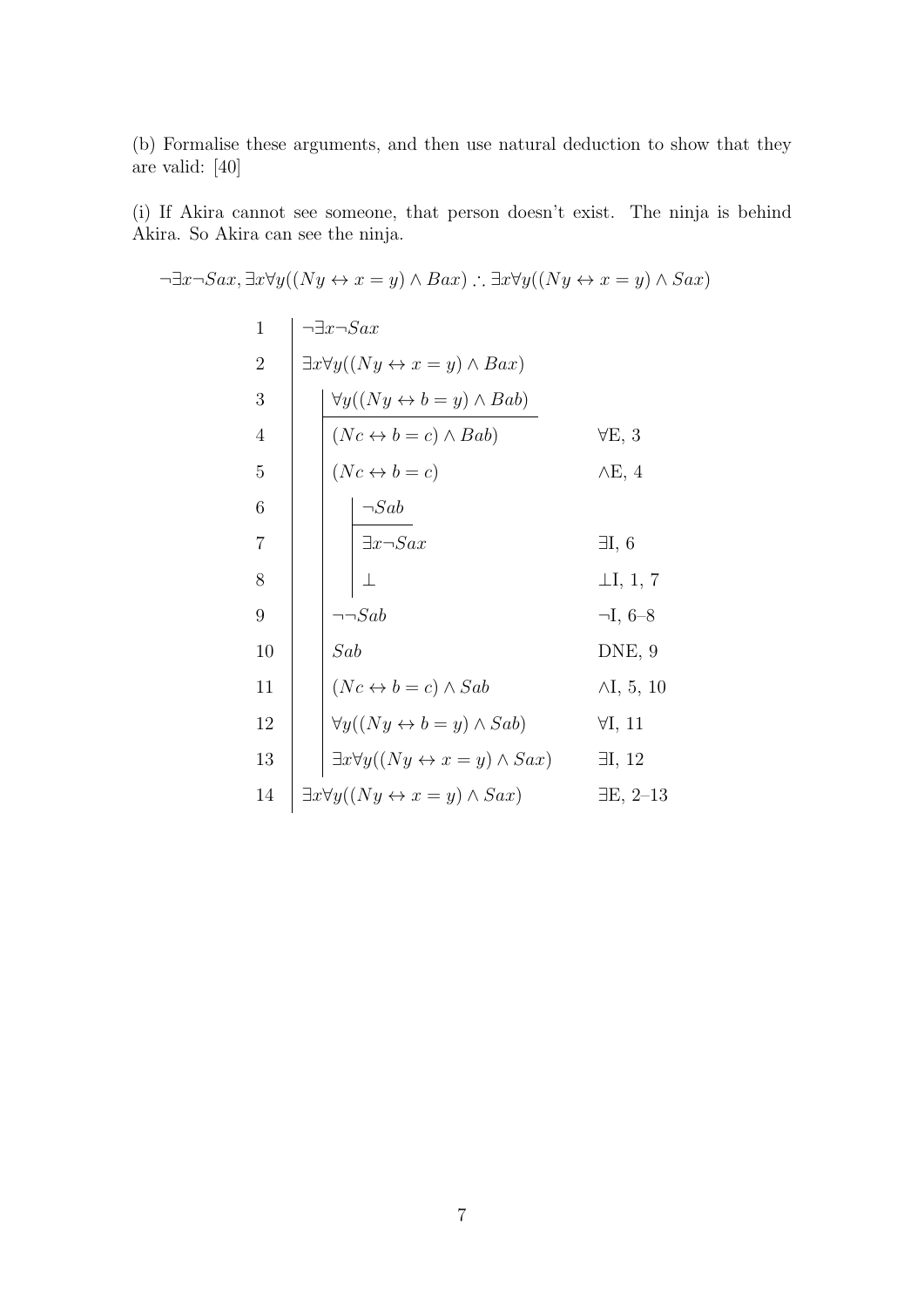(ii) There is at least one ninja whom Akira cannot see. Behind every ninja Akira cannot see, there is another ninja that Akira cannot see. So there are at least two ninjas that Akira cannot see.

$$
\exists x (Nx \wedge \neg Sax), \forall x ((Nx \wedge \neg Sax) \rightarrow \exists y ((Ny \wedge \neg Say) \wedge \neg x = y)) : \exists x \exists y (((Nx \wedge Ny) \wedge (\neg Sax \wedge \neg Say)) \wedge \neg x = y)
$$

| $\mathbf{1}$     | $\exists x (Nx \wedge \neg Sax)$                                                                          |  |                                                                                              |                       |  |  |
|------------------|-----------------------------------------------------------------------------------------------------------|--|----------------------------------------------------------------------------------------------|-----------------------|--|--|
| $\overline{2}$   | $\forall x (((Nx \wedge \neg Sax) \rightarrow \exists y ((Ny \wedge \neg Say) \wedge \neg x = y))$        |  |                                                                                              |                       |  |  |
| 3                | $Nb \wedge \neg Sab$                                                                                      |  |                                                                                              |                       |  |  |
| $\overline{4}$   | $((Nb \wedge \neg Sab) \rightarrow \exists y ((Ny \wedge \neg Say) \wedge \neg b = y))$<br>$\forall E, 2$ |  |                                                                                              |                       |  |  |
| 5                | $\exists y((Ny \land \neg Say) \land \neg b = y)$                                                         |  |                                                                                              | $\rightarrow$ E, 3, 4 |  |  |
| 6                |                                                                                                           |  | $((Nc \land \neg Sac) \land \neg b = c)$                                                     |                       |  |  |
| $\overline{7}$   |                                                                                                           |  | $Nc \wedge \neg Sac$                                                                         | $\wedge$ E, 6         |  |  |
| 8                |                                                                                                           |  | $\neg b = c$                                                                                 | $\wedge$ E, 6         |  |  |
| $\boldsymbol{9}$ |                                                                                                           |  | Nb                                                                                           | $\wedge$ E, 3         |  |  |
| 10               |                                                                                                           |  | $\neg Sab$                                                                                   | $\wedge$ E, 3         |  |  |
| 11               |                                                                                                           |  | $N_c$                                                                                        | $\wedge$ E, 7         |  |  |
| 12               |                                                                                                           |  | $\neg Sac$                                                                                   | $\wedge$ E, 7         |  |  |
| 13               |                                                                                                           |  | $Nb \wedge Nc$                                                                               | $\wedge I$ , 9, 11    |  |  |
| 14               |                                                                                                           |  | $\neg Sab \wedge \neg Sac$                                                                   | $\wedge I$ , 10, 12   |  |  |
| 15               |                                                                                                           |  | $((Nb \wedge Nc) \wedge (\neg Sab \wedge \neg Sac))$                                         | $\wedge I$ , 13, 14   |  |  |
| 16               |                                                                                                           |  | $(((Nb \wedge Nc) \wedge (\neg Sab \wedge \neg Sac)) \wedge \neg b = c)$                     | $\wedge I, 8, 15$     |  |  |
| 17               |                                                                                                           |  | $\exists y (((Nb \wedge Ny) \wedge (\neg Sab \wedge \neg Say)) \wedge \neg b = y)$           | $\exists I, 16$       |  |  |
| 18               |                                                                                                           |  | $\exists y (((Nb \wedge Ny) \wedge (\neg Sab \wedge \neg Say)) \wedge \neg b = y)$           | $\exists E, 6-17$     |  |  |
| 19               |                                                                                                           |  | $\exists x \exists y (((Nx \wedge Ny) \wedge (\neg Sax \wedge \neg Say)) \wedge \neg x = y)$ | $\exists I, 18$       |  |  |
| 20               |                                                                                                           |  | $\exists x \exists y (((Nx \wedge Ny) \wedge (\neg Sax \wedge \neg Say)) \wedge \neg x = y)$ | $\exists E, 3-19$     |  |  |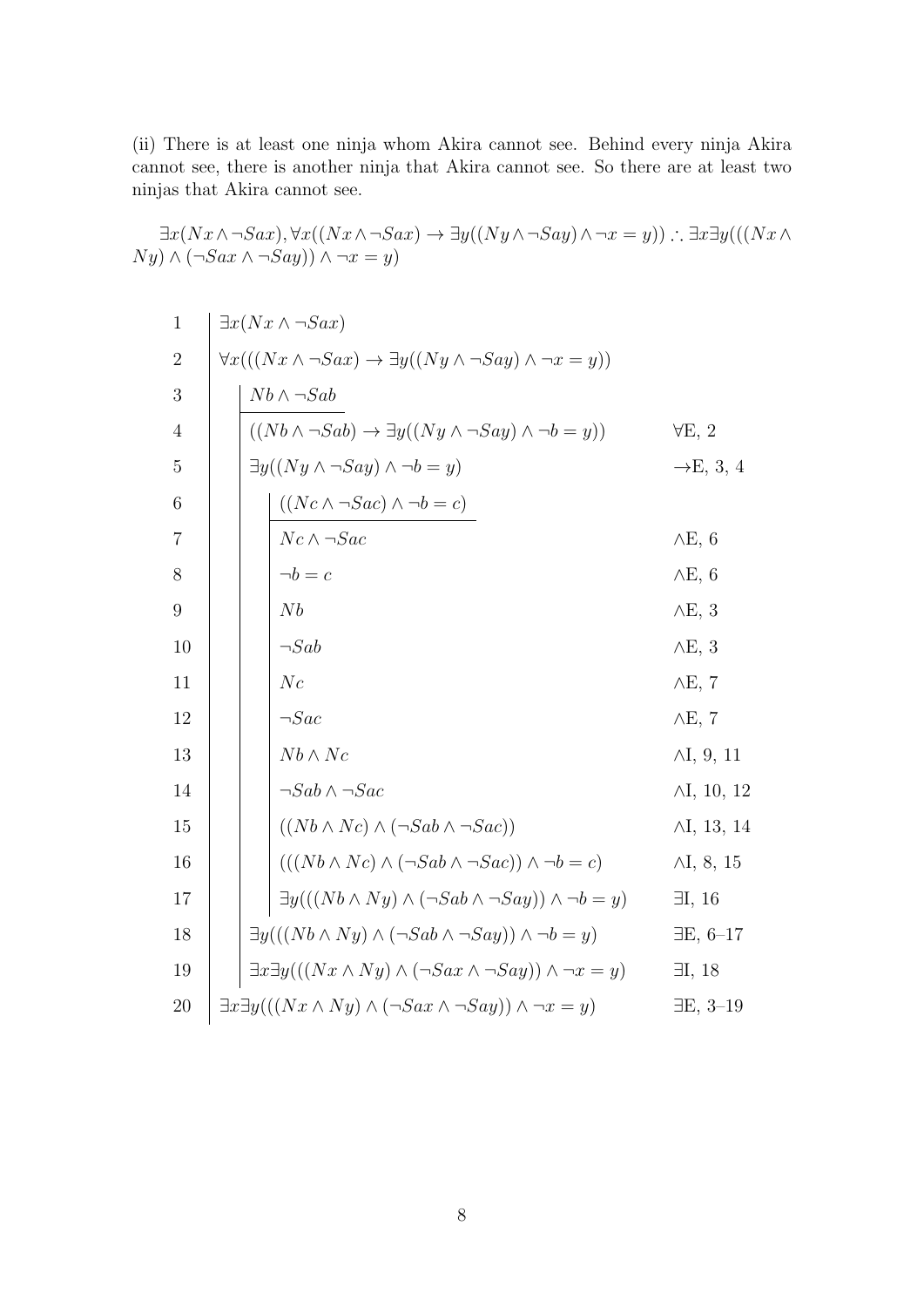3. Attempt all parts of this question.

(a) Define the following set-theoretic notions: union, intersection, subset, power set, Cartesian product. [10]

 $A \cup B = \{x | x \in A \lor x \in B\}$  $A \cap B = \{x | x \in A \land x \in B\}$  $A \subseteq B \leftrightarrow \forall x (x \in A \rightarrow x \in B)$  $\mathcal{P}(A) = \{x | x \subseteq A\}$  $A \times B = \{(a, b) | a \in A \land b \in b\}$ 

(b) Each of the following statements is either true or false. In each case say which and briefly explain why: [45]

(i) For any sets A, B and C, if  $A \subseteq B$  and  $B \subseteq C$  then  $A \subseteq C$ .

True. By hypothesis, all members of A are members of B. All members of B, including the members of  $A$ , are in  $C$ . Hence, all the members of  $A$  are members of  $C$ , i.e.  $A \subseteq C$ .

(ii) For any sets A and B, if  $A \subseteq B$  then  $A \subseteq \mathcal{P}(B)$ .

False. This is because A might contain an individual (i.e. non–set) as a member. Yet all members of  $\mathcal{P}(B)$  are sets, since it is a set of subsets. E.g. Let  $A = B =$  $\{ \text{Kanye} \}.$  Then  $\mathcal{P}(B) = \{ \emptyset, \{ \text{Kanye} \} \}.$  But Kanye  $\in A$  and Kanye  $\not\in \mathcal{P}(B)$ , hence  $A \not\subset \mathcal{P}(B)$ .

(iii) For any sets A and B, if  $A \in \mathcal{P}(B)$  then  $\mathcal{P}(A) \subseteq \mathcal{P}(B)$ .

True. Suppose otherwise. Since  $A \in \mathcal{P}(B)$ , we have it that  $A \subseteq B$ . But  $\exists a (a \in \mathcal{P}(A) \land a \notin \mathcal{P}(B))$ , by hypothesis that  $\mathcal{P}(A) \not\subseteq \mathcal{P}(B)$ . So  $a \subseteq A$  and  $a \not\subseteq B$ . Hence,  $\exists x(x \in a \land (x \in A \land x \notin B))$ . But  $A \subseteq B$ , so  $x \in B$ . Contradiction.

(iv) For any sets A, B and C,  $(A \cap B) \times (B \cap C) \subseteq (A \times C)$ .

True.  $(A \cap B) \times (B \cap C) = \{(x, y) | (x \in A \land x \in B) \land (y \in B \land y \in C) \}.$  If  $x \in A \land x \in B$ , then  $x \in A$ . Similarly if  $y \in B \land y \in C$ , then  $y \in C$ . Hence, if  $(x, y) \in (A \cap B) \times (B \cap C)$ , then  $(x, y) \in A \times B$ . That is,  $(A \cap B) \times (B \cap C) \subseteq (A \times C)$ .

(v) For any set  $A, \mathcal{P}(A) \in \mathcal{P}(\mathcal{P}(A)).$ 

True. Since  $\mathcal{P}(A) \subset \mathcal{P}(A)$ ,  $\mathcal{P}(A) \in \{x | x \subset \mathcal{P}(A)\} = \mathcal{P}(\mathcal{P}(A))$ .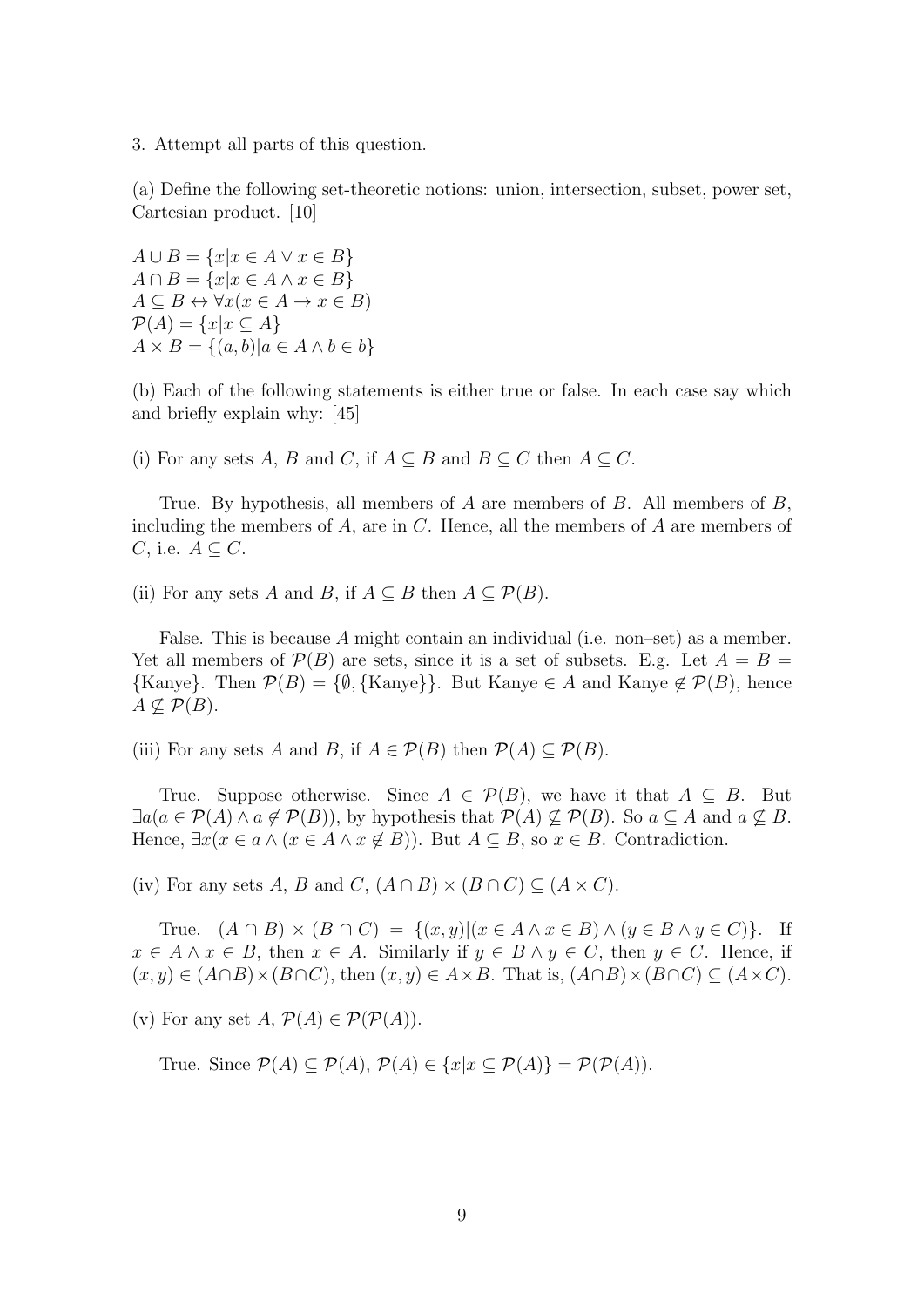(c) Define the following notions from the logic of relations: reflexive, symmetric, transitive, equivalence relation. [10]

A relation, R, is reflexive with respect to a given domain if, and only if,  $\forall xRxx$ .

A relation, R, is symmetric with respect to a given domain if, and only if,  $\forall x \forall y (Rxy \rightarrow Ryx).$ 

A relation, R, is transitive with respect to a given domain if, and only if,  $\forall x \forall y \forall z ((Rxy \land Ryz) \rightarrow Rxz).$ 

A relation is an equivalence relation with respect to a given domain if, and only if, it is reflexive, symmetric and transitive with respect to that domain.

(d) Call a relation R negatively transitive if  $\forall x \forall y \forall z ((\neg Rxy \land \neg Ryz) \rightarrow \neg Rxz)$ . Give examples of relations with each of the following properties: [35]

In all cases, we let the domain  $=\mathbb{N}$ , the natural numbers.

(i) Equivalence, but not negatively transitive.

The identity relation. This is an equivalence relation with respect to any domain. Let  $x = z$  and  $\neg x = y$ . Then  $\neg Rxy \wedge \neg Ryz$  but  $Rxz$ .

(ii) Reflexive and negatively transitive, but not symmetric.

The relation  $\frac{\cancel{x}}{\cancel{x}}$  ('is not greater than') will do the trick. This is reflexive with respect to the domain, since no number is greater than itself.  $\neg Rxy$  if and only if  $x > y$ , which is transitive with respect to the domain, so  $\frac{1}{2}$  is negatively transitive. But this relation isn't symmetric, since  $0 \nless 1$  but  $1 > 0$ .

(iii) Reflexive and symmetric, but not transitive.

Let  $R = \{(x, y)|x = y \vee x = y + 1 \vee x + 1 = y\}$ . This is reflexive since every number is self-identical, and symmetric, since if  $x = y + 1$  then  $y + 1 = x$  and vice–versa. But it isn't transitive, since R01 and R12 and  $\neg R02$ .

(iv) Transitive and symmetric, but not reflexive.

The let  $R = \emptyset$ . This isn't reflexive, since there are numbers than don't bear the empty relation to themselves. But the conditions for symmetry and transitivity are universal generalisations, which are trivially satisfied by the empty relation.

(v) Transitive, but neither symmetric nor negatively transitive.

Let  $R = \{(0, 2)\}\.$  This relation is somewhat gerrymandered, but it works. R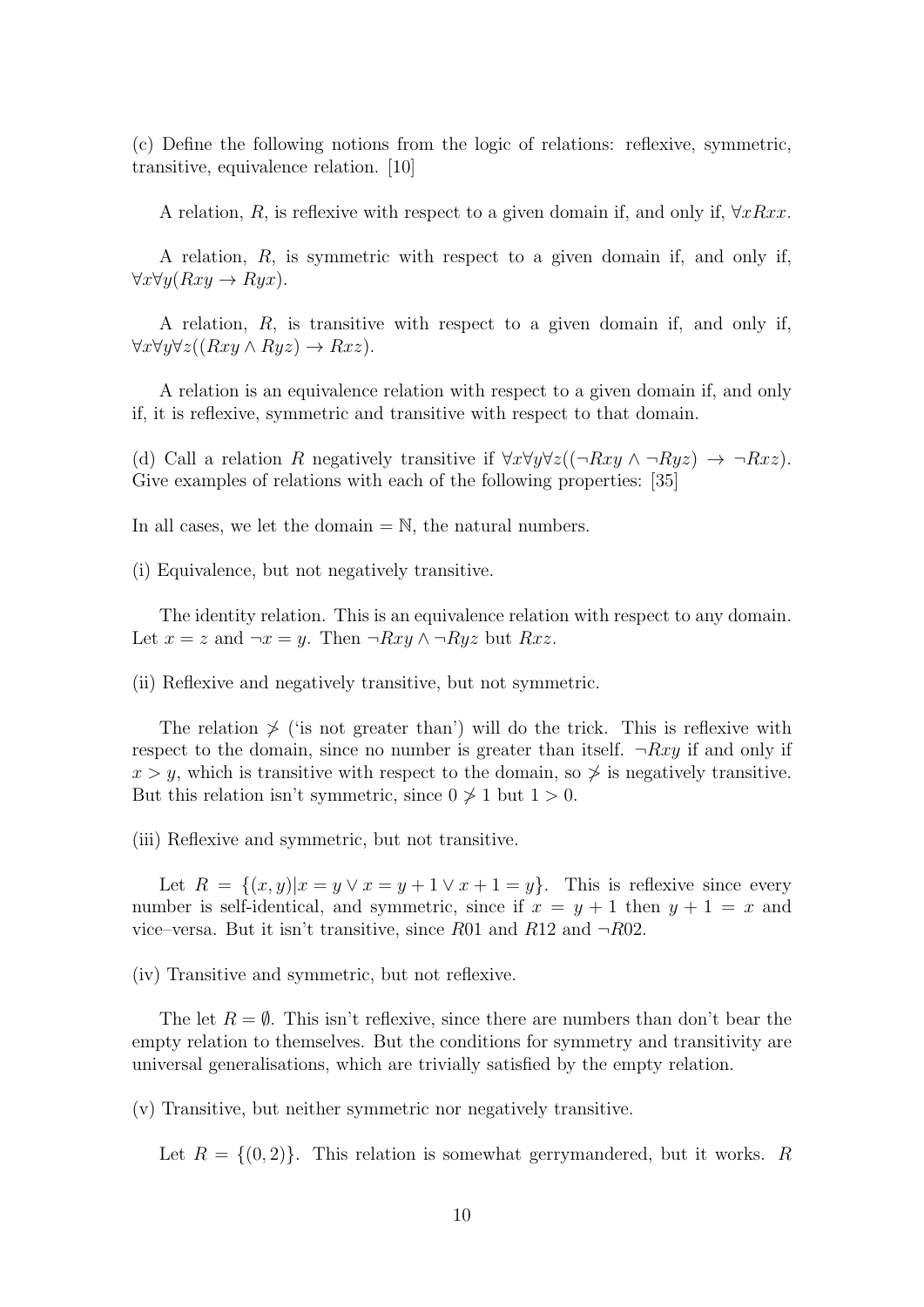is transitive; since no counterexample can be constructed as exactly one instance of the relation holds. It isn't symmetric, since  $(2,0) \notin R$ , and it isn't negatively transitive either, since  $\neg R01$  and  $\neg R12$  but  $R02$ .

4. Attempt all parts of this question.

(a) Define the terms: Field, event space, conditional probability. [10]

 $\mathcal{F} = \mathcal{P}(V)$  $V =$  the set of possible outcomes of a given trial.  $Pr(A|B) = \frac{Pr(A \cap B)}{Pr(B)}$ 

(B) You are held captive in the Bayesian Republic of Zembla. The gaoler places two bullets in consecutive chambers in a six-chambered revolver, spins the wheel, and takes a shot at you. You are in luck: the camber was empty! The gaoler then decides he will take a second shot. However, he decides to let you choose between the following options: either he will fire from the next chamber, or he will spin the chamber again and then fire. Which should you choose and why? [15]

We'll assume that if a round is chambered in a given cylinder, the gaoler will not miss. Label the cylinders of the revolver clockwise 1 through 6. We know that the bullets are in consecutive cylinders, so the set of possible loading configurations  $= \{ \{1, 2\}, \{2, 3\}, \{3, 4\}, \{4, 5\}, \{5, 6\}, \{6, 1\} \}.$  Further assuming that the Gaoler's spin is fair each time, the probability of you getting shot if you choose the gaoler's second option, is  $\frac{1}{3}$ : Given that you were missed the first time, there are two bullets left in the revolver. There are  $6 \times 6 = 36$  possible outcomes (6 possibilities for the chamber fired, and 6 configurations of loading). 12 of these are lethal, since whichever chamber is fired, two of the six loading configurations will result in you getting shot.

We'll proceed by calculating the odds of getting shot after choosing the first option. Assume that the chamber 1 is fired first. Given that you were missed on the first shot, only four loading configurations are compatible with our information, namely that the following chambers of the revolver are loaded:  $\{2,3\}$ ,  $\{3,4\}$ ,  $\{4,5\}$ ,  $\{5,6\}$ . In one of these outcomes, taking the gaoler's first option will result in you being shot, namely if chambers 2 and 3 are loaded. Likewise for the scenarios in which each of the other five chambers is emptied first. So there are 24 possible outcomes, of which 6 are lethal. In other words, the probability of getting shot on the gaoler's first option is  $\frac{1}{4}$ .

As  $\frac{1}{4} < \frac{1}{3}$  $\frac{1}{3}$ , if you don't want to get shot, you should take the second option.

(c) One octopus in every 100 is psychic. Psychic octopoi have perfect knowledge of the results of future football tournaments. Non-psychic octopoi can only guess randomly. Paul, a randomly chosen octopus, correctly predicts the winner of the next (football) World Cup, from the 32 teams that qualified. What is the probability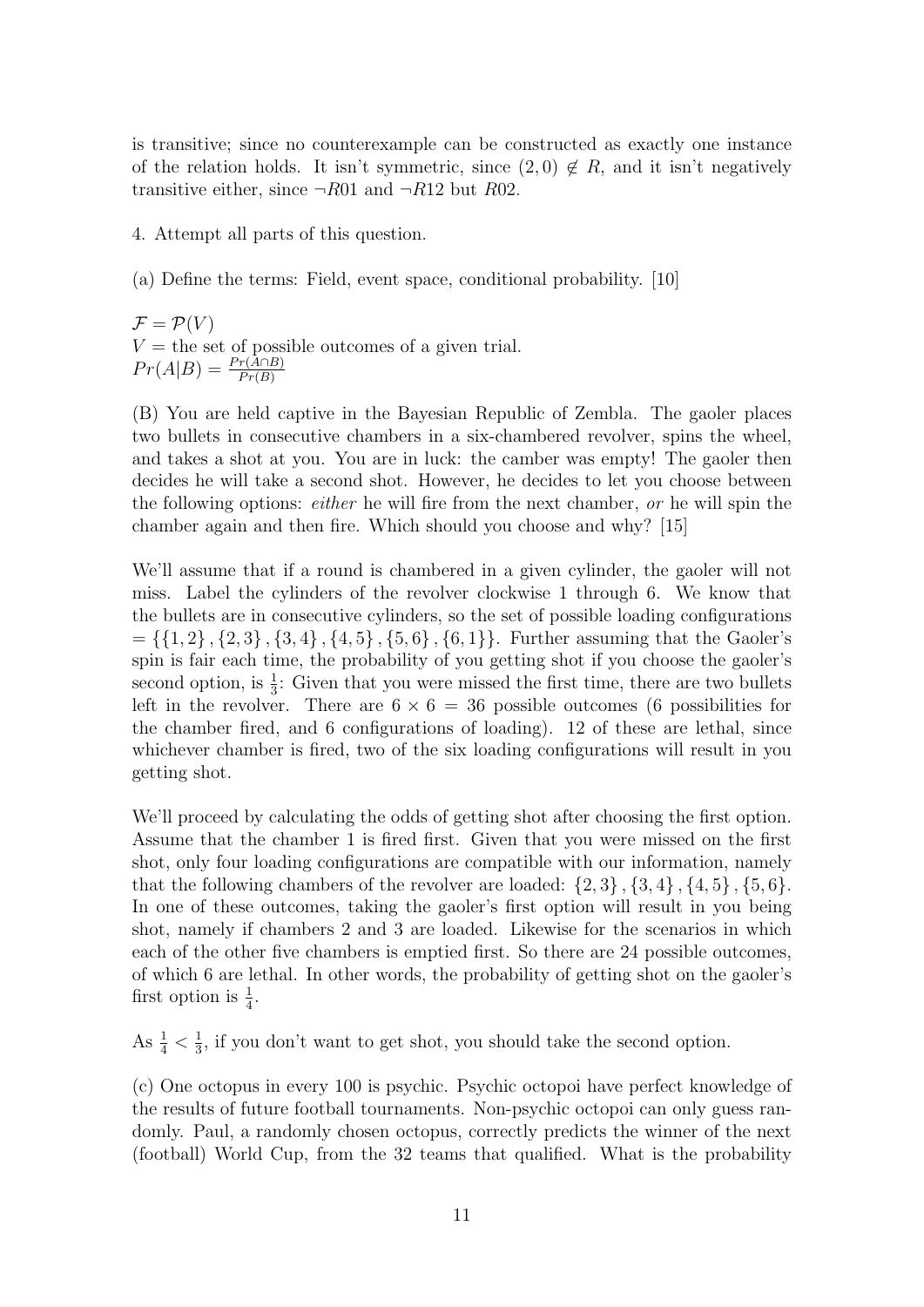that Paul is Psychic? [25]

Let 'H' mean that Paul is psychic. Let 'E' mean that Paul has selected the winning football team. To answer this question, we'll plug the values we've been given into:

Bayes's Theorem:  $Pr(H|E) = \frac{(Pr(E|H)Pr(H))}{((Pr E|H)Pr(H)) + (Pr(E|\neg H)Pr(\neg H))}$ 

We know that  $Pr(E|H) = 1$ , since psychic octopoi are right every time; that  $Pr(H) = 0.01$  and  $Pr(\neg H) = 0.99$ , since only one in a hundred octopoi are psychic; and that  $Pr(E|\neg H) = \frac{1}{32}$ , since non-psychic octopoi pick a team at random. So Bayes's theorem tells us that:

$$
Pr(H|E) = \frac{0.01}{0.01 + (\frac{1}{32} \times 0.99)} = \frac{0.01}{0.01 + \frac{99}{3200}} = \frac{0.01}{(\frac{131}{3200})} \approx 0.24
$$

(d) I choose three different numbers, at random, from the (whole) numbers between 1 and 4 (inclusive). What is the probability that my choices are in increasing (not necessarily consecutive numerical order? [15]

Given that we are choosing three times without replacement from an initial selection of four, there are  $(4 \times 3 \times 2) = 24$  sequences that we might select. How many of these are in increasing numerical order? There are 0 such sequences the first choice of which is 4 or 3. If the first choice is 2, then the sequence  $(2, 3, 4)$  is the only acceptable sequence. If our first pick is 1, then the sequences  $(1, 2, 3)$ ,  $(1, 2, 4)$ , and (1, 3, 4) are the only acceptable sequences. Therefore, four sequences satisfy the condition of being in increasing numerical order. Assuming that our selection is random and fair, then, the odds of picking such a sequence are  $\frac{4}{24} = \frac{1}{6}$  $\frac{1}{6}$ .

(e) I choose three different numbers, at random, from the (whole) numbers between 1 and 10 (inclusive). What is the probability that they are in increasing (not necessarily consecutive) numerical order?

In this case there are  $(10 \times 9 \times 8) = 720$  combinations that we might pick, so we can't work through the cases manually. However, if the first number in the sequence is n, then there are  $10 - n$  possible second places which are larger than our first pick. Similarly, if our second pick is m, there are  $10 - m$  possible selections of third place which will satisfy the condition of increasing numerical order. Exploiting the similarity between this relationship and the triangular numbers, we can expect that the number of acceptable sequences starting with  $n$  will be equal to the sum of the first  $10-n$  numbers (inclusive of 0). Therefore the sum of the first 10 such sums will be the number of sequences satisfying the condition of increasing numerical order. More formally, our answer equals:

$$
\sum_{m=1}^{10} \left( \sum_{n=0}^{(10-m)} n \in \mathbb{N} \right)
$$